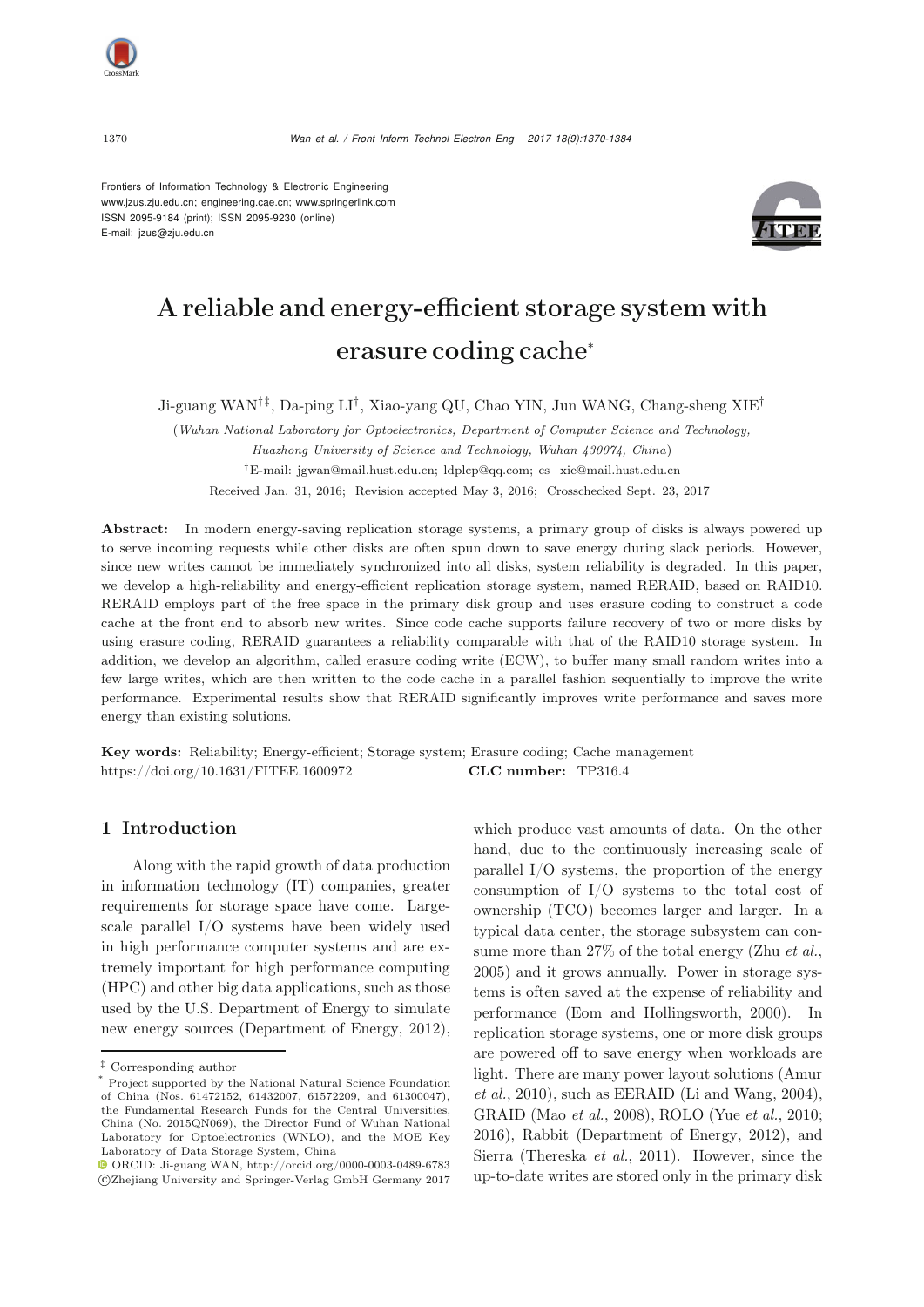group when the non-primary disk groups are spun down, the reliability of the new data will be degraded until the new data is written back to all the non-primary replicas. To save energy without degrading reliability and performance, we propose to use erasure coding to encode the up-to-date data.

Unlike using replications to improve reliability, storage systems using erasure coding have the disadvantage of high computing overhead. Fortunately, we find that abundant and speedy CPU cores make it possible to perform coding online. For example, a single Intel Xeon E3-1230v3 CPU core can encode data at 5.26 GB/s for Reed-Solomon(3,5) codes, which is faster than even current high-end NIC with 40 Gb/s bandwidth. The performance of the disk has improved much slower than that of CPUs such that the bottleneck of system performance is not the CPU, but the disk. Thus, we can conclude that the effect of computing overhead on a storage system's overall performance is minimal compared with that of the read and write overheads of the disk.

Based on the above considerations, we developed a reliable and energy-efficient replication storage system with erasure coding cache, called RERAID. In our system, we divide all the disks into X groups, which are the primary replica, the second replica, and so on. The erasure coding cache is composed of part of the primary disk group and used as a log to store the up-to-date write requests, and we refer to the erasure coding cache as the code cache for convenience. The up-to-date write data is stored only in the code cache sequentially as a log, so we can spin down all the non-primary disk groups to save energy and use the primary disk group to deal with all the requests. At the same time, the system will have a good write performance. To guarantee the reliability of the new data in the code cache, we also developed the erasure coding writing (ECW) algorithm. The ECW algorithm can optimize small write requests by aggregating them into fixed-size large write chunks and encoding the chunk in memory. Finally, we can obtain a new chunk consisting of data chunk and parity chunk, and then write it into code area.

When the system workload is light or the code cache is going to be full, RERAID will migrate the up-to-date data from the code cache to the old data area of both the primary group and other groups. Thus, the reliability of the old data will also be secured by replications. Owing to the use of the logging technique, the modification of the same data blocks will be stored in different places in the code cache. To make data migration more convenient, we proposed the minimum correlation flush disk (MCFD) algorithm. This algorithm reorganizes data blocks from correlated chunks in the code cache by the order of every block's location in the disk, and then flushes them to all the replicas.

The contributions of this study are summarized as follows:

1. RERAID is capable of providing the reliability of new and old data. RERAID also decreases energy consumption without compromising performance. We have developed the ECW algorithm to improve write performance. With this algorithm, RERAID buffers many small random writes into large writes and then writes them to the code cache, which is a special area established using erasure coding in the primary disk group. The system details will be described in Section 3.2.

2. To migrate data from the code cache to all the replicas in RERAID, we have developed the MCFD algorithm (Section 3.4) to improve the write performance. According to the correlations among different chunks in the code cache, we choose the chunks with higher correlations and reconstitute them into stripes and then flush the stripes to the disk.

3. We have implemented RERAID based on Linux soft RAID. A comprehensive sensitivity evaluation indicates that the higher the write ratio is, the better the RERAID performance will be, especially under random write workloads. For high writeto-read-ratio I/O workloads, RERAID could significantly improve the write performance by 69.1% compared to current energy saving solutions (GRAID, ERAID, etc.) when the requests are all write requests. In addition, it reduces energy consumption by 44.4% compared to RAID10, and 16.7% compared to GRAID. The code cache of RERAID allows the flexibility of choosing any erasure coding level according to storage security demand, hence supporting different disk failure-recovery numbers.

# 2 Objective and related work

In this section, we first show the objectives of this study. Then, we discuss several popular disk array layouts, such as GRAID. Finally, we discuss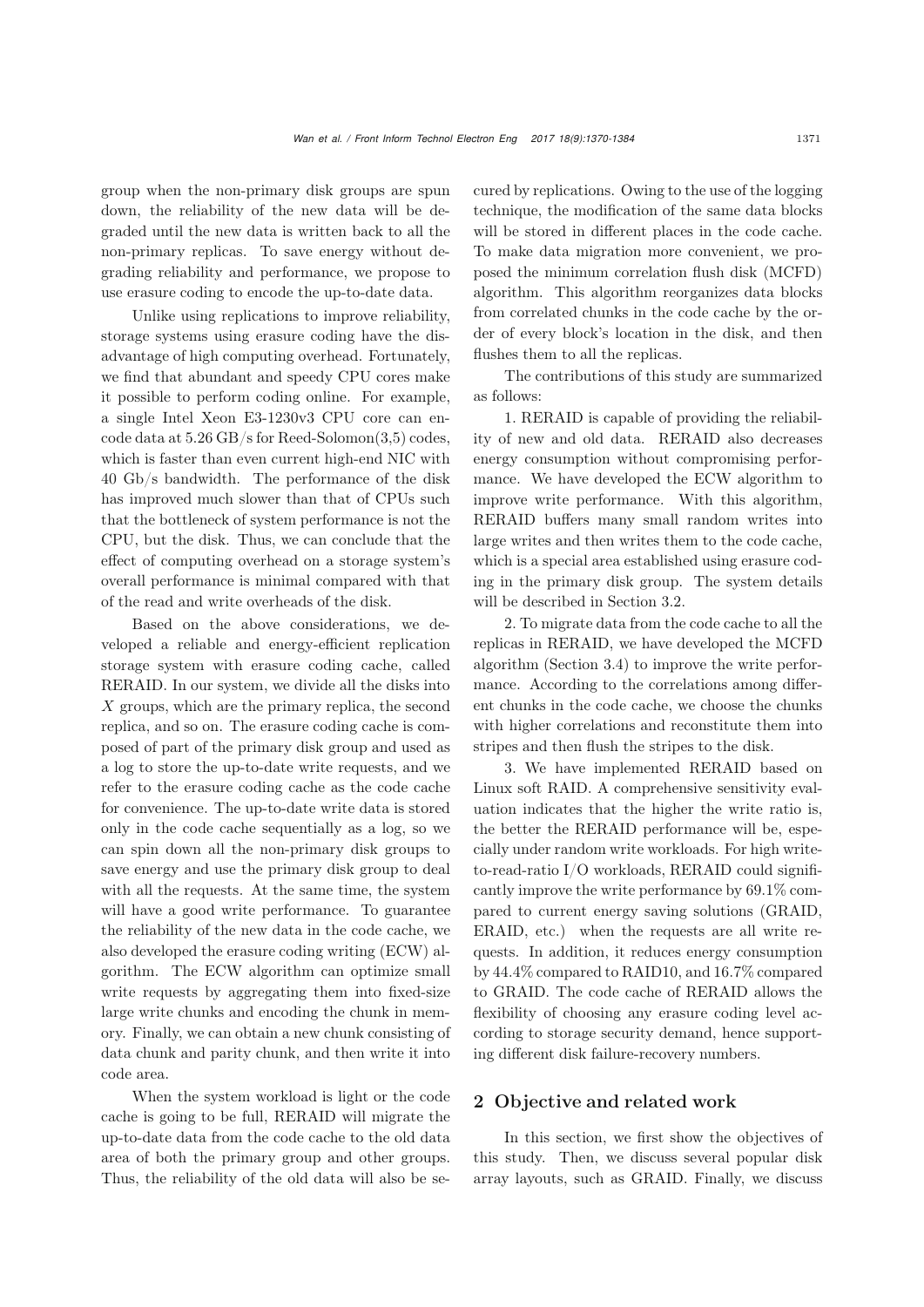small write technology, which will be used in our system.

# 2.1 Objective

Reliability is a prerequisite in storage systems, and redundancy is a common method used to ensure a storage system's reliability. Well-known storage systems, such as GFS [\(Ghemawat](#page-13-5) *et al.*, [2003](#page-13-5)[\),](#page-13-7) [HDFS](#page-13-7) [\(Borthaku](#page-13-6)[,](#page-13-7) [2010](#page-13-6)[\),](#page-13-7) [Amazon](#page-13-7) [S3](#page-13-7) [\(](#page-13-7)Amazon, [2007](#page-13-7)), Ceph (Weil *[et al.](#page-14-4)*, [2006\)](#page-14-4), and EMC Atmos [\(EMC](#page-13-8), [2008\)](#page-13-8), use replication to provide data redundancy. For example, HDFS, a currently widely used cloud file system, adopts three-way replication by default; EMC Atmos allows the reservation of more replicas with additional payment. Replication has many advantages over erasure coding. Simplicity of implementation is its prime advantage. More importantly, replication that is available in different nodes increases the total disk-read bandwidth, which helps balance loads across the nodes.

With reliability requirements increasing, a single point of fault tolerance is far from meeting the needs of consumers, and thus multi-level faulttolerant systems come into play. There are many eras[ure](#page-13-9) [codes.](#page-13-9) [For](#page-13-9) [example,](#page-13-9) [EVENODD](#page-13-9) [\(](#page-13-9)Blaum *et al.*, [1994\)](#page-13-9), RDP [\(Corbett](#page-13-10) *et al.*, [2004\)](#page-13-10), X code [\(Xu and Bruck](#page-14-5), [1999\)](#page-14-5), and star code, can tolerate simultaneous failures of two to three disks; RS coding [\(Plank and Xu, 2006\)](#page-13-11) can tolerate k disk failures. In distributed systems, by erasure coding, data can be divided into  $m$  fragments and recoded into  $n$  fragments  $(n>m)$ . In this situation, the original data can be reconstructed from any  $m$  fragments. Some researchers believe that erasure coding has the potential to replace the N-way replication in the future, as with the updated GFS2, which has imported RS encoding in action. However, erasure coding has its disadvantages, such as extra disk requests when modifying and an additional calculation workload. In this study, we successfully avoid modifying writes by importing write logging technology and designing the ECW algorithm. As a note, we are aware that the development of hardware can help us solve the calculation problem.

Storage system designers should consider how to balance performance, power consumption, and reliability. We design our system to combine the advantages of replications and erasure coding. In the system, we use a multi-mirror fashion to accept more read requests and use a code cache to receive write requests to reduce disk writes. If the read workload is not heavy, we can shut off the nodes containing nonprimary replicas to save energy. Our proposal has the main advantage of saving energy and maintaining reliability with seldom performance degradation, while not requiring any additional hardware.

# 2.2 Related work

# 2.2.1 Disk array layouts on energy saving

Ever since RAID [\(Patterson](#page-13-12) *et al.*, [1988](#page-13-12)) was invented, energy consumption and reliability have been a concern of researchers. Massive array of idle disks (MAID) [\(Colarelli and Grunwald, 2002](#page-13-13)) introduces an energy consumption disk array, which has an alternative tape library as a backup system. It organizes a group of disks into RAID0 form and defines a subset of the disks as 'hot disks' and the others as 'cold disks'. The hot disks are active for a long period of time, while the cold disks remain at a low energy consumption status. This technology has solved the energy-efficiency problem, but the up-to-date data in the hot disks suffers from a reliability problem.

Another energy-saving technique named PDC [\(Pinheiro and Bianchini, 2004\)](#page-13-14) migrates popular data to a subset of disks dynamically. Thus, though the load will be unbalanced, the majority of disks will be switched to a low power mode. In realization, PDC places the files visited most frequently on the first disk and places the second most frequently visited files in the second disk, and so on. ERAID is similar to PDC. ERAID [\(Li and Wang](#page-13-15), [2006](#page-13-15); [Wang](#page-14-6) *et al.*, [2008](#page-14-6)) saves energy by spinning down partial disk groups. Through its time-window control scheme, it can control the trade-off between energy conservation and performance degradation. All schemes mentioned above have the same defect: they do not address reliability and aim only for energy conservation.

Auto RAID [\(Wilkes](#page-14-7) *et al.*, [1996](#page-14-7)) combines RAID1 (Lu *[et al.](#page-13-16)*, [2007](#page-13-16)) and RAID5 to achieve a tradeoff between performance and energy. GRAID and ROLO add a separate log disk on the basis of RAID10, so it has two replicas for writing new data and reading old data, and thus its reliability can be guaranteed. However, hardware added in GRAID leads to an increase in loading time and uncertainty, so it is not advisable.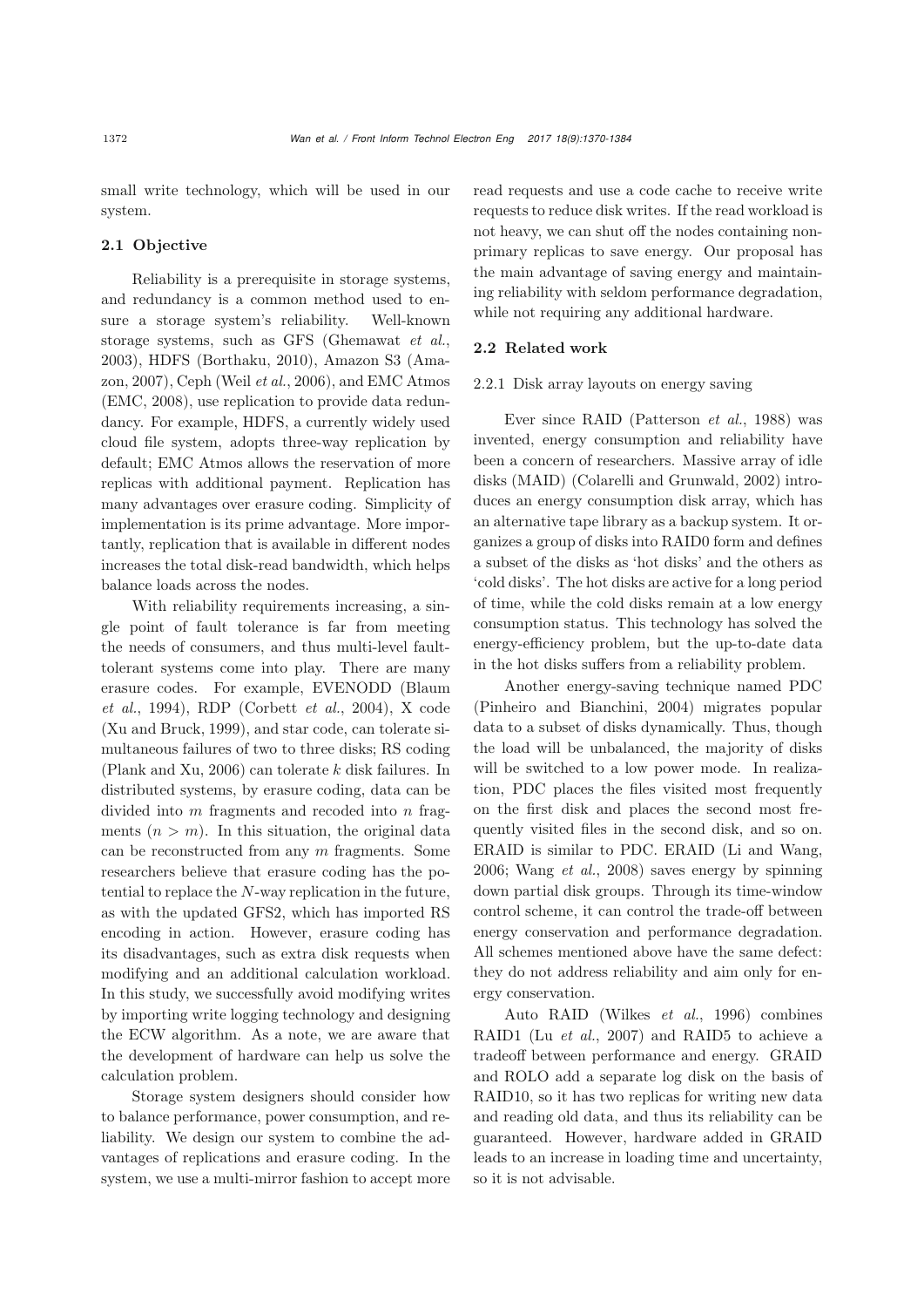Rabbit and Sierra address power-proportional distributed storage. When a primary node fails, the non-primary node will be activated and the data in the primary node will be restored. Each replica is grouped into gear groups. When one of the primary servers fails, non-primary groups will be spun up to recover the files. These two models have used gear to guarantee system reliability in low power modes, in which most of the replicas are shut down. In essence, the gear groups also use replica technology to protect data from loss, and data is stored with at least two replicas.

# 2.2.2 Small write technology

Parity Logging [\(Stodolsky](#page-14-8) *et al.*, [1993\)](#page-14-8) is the first that introduced the logging technique in disk arrays. It is used to overcome the small write problem of RAID5. Log-Structured Array (LSA) [\(Menon](#page-13-17), [1995](#page-13-17)) was proposed by combining LFS, RAID5, and a non-volatile cache. LSA writes the updated data into new disk locations instead of writing in place to improve the write performance of RAID5. As with Parity Logging, Logging RAID [\(Chen](#page-13-18) *et al.*, [2000\)](#page-13-18) was also proposed to solve the small write problem of RAID5. Parity Logging, LSA, and Logging RAID are all ba[sed](#page-13-19) [on](#page-13-19) [RAID5.](#page-13-19) [The](#page-13-19) [main](#page-13-19) [idea](#page-13-19) [of](#page-13-19) [DCD](#page-13-19) [\(](#page-13-19)Hu and Yang, [1996](#page-13-19)) is to use a small log disk, referred to as a cache disk, as a secondary disk cache to optimize write performance. While the cache disk and normal data disk have the same physical properties, the access speed of the former differs dramatically from that of the latter because of different data units and the different ways in which data is accessed. Its objective is to exploit this speed difference by using the log disk as a cache to build a reliable and smooth disk hierarchy. In this study, we have extended these technologies into RERAID.

# 3 RERAID

## 3.1 Design

The power consumption of disks in standby mode is far less than that in active mode. However, switching a disk from a standby mode to an active mode requires a great deal of energy. For example, a Western Digital RE4 1 TB WD1003FBYX (3.5SATA/64 MB Cache 3 Gb/S, 7200 r/min) disk's idle power, standby power, and active power are about 5.9, 0.7, and 7.9 W, respectively. The time for spinning up the disk is about 5.6 s. Therefore, our strategy is to put non-primary replications in standby mode as long as possible, and reduce the number of transitions from standby mode to active mode as much as possible.

The architecture of RERAID is shown in Fig. [1.](#page-3-0) Disks are divided into  $X$  groups, which are the primary replica, the second replica, and so on. The disks in each replica are organized in the form of RAID0. In the example in Fig. [1,](#page-3-0) each disk group has four disks. In the primary group, a part of the unused space is separated by erasure coding as a code cache, similar to log. Usually, there exists unused storage space that can be used as a code cache to cache the new data. The non-primary replicas are usually put in standby mode to save energy. As shown in Fig. [1,](#page-3-0) the code cache stores all the up-to-date data, while the data areas of the primary replica and other nonprimary replicas have the same old data.



<span id="page-3-0"></span>Fig. 1 The architecture of RERAID

In detail, upon receiving write requests, RERAID will encode the data and send the requests to the code cache first. When the code cache is almost full or the system has a low workload, RERAID will wake up all the replica disks and flush the new data in the code cache to all the replicas, including the data area of the primary replica. To make the destage more quickly, we develop a flush algorithm, called MCFD, to migrate data from the code cache to all the replicas (see Section 3.4). When receiving read requests, only the code cache and the primary replica group are used. When a disk of the primary replica is damaged, the new data in the code cache can be restored by erasure coding and the old data not in the code cache can be restored from the other replicas. So, our scheme can guarantee the reliability of the system.

Here, we compare erasure coding with multireplication. The greatest benefit of erasure coding is that its write overhead is less than that of replication.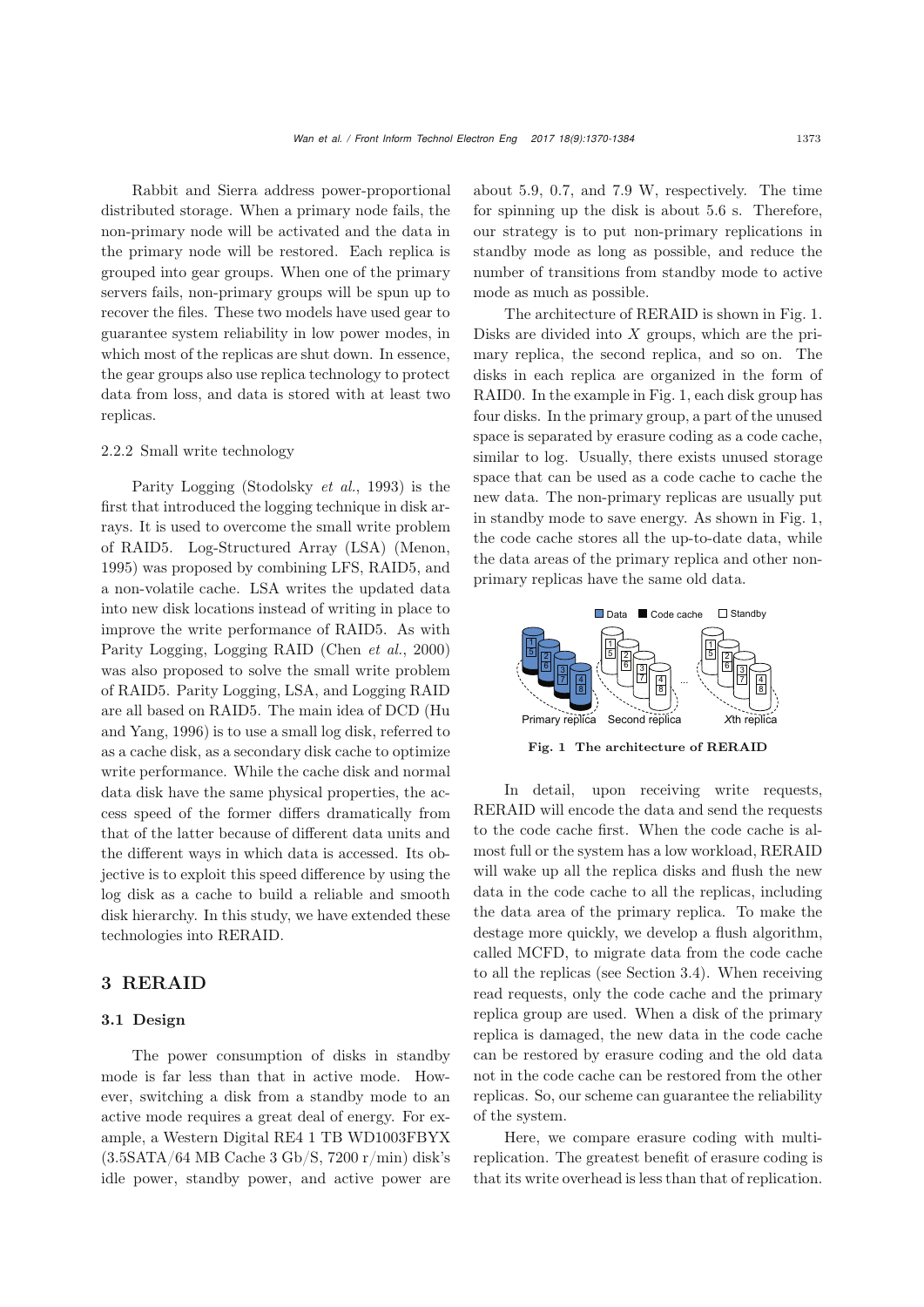When using triple replication, if we want to write seven blocks of new data, we must write 21 blocks (7 blocks to write data and 14 blocks for replication). In contrast, if we use erasure coding, such as two parities, writing 7 blocks of new data requires writing only 9 blocks.

However, the calculation overhead of erasure coding is larger than that of multi-replication, especially when the data is modified. This is because erasure coding requires calculation updating rather than the simply overwriting in multi-replication. Fortunately, CPU performance has been developing rapidly; however, disk performance is developing slowly. This indicates that disk performance becomes the bottleneck in storage servers. As CPU performance can benefit the calculations, however, the calculation overhead of erasure coding is not an impact on the overall storage performance.

Another workload in erasure coding is additional disk requests in modifying writes. When data is modified, the system must update the parity. Since it needs to read unmodified data blocks in a check chain separated on several disks, more read requests are involved.

To shield the above disadvantages, we design the ECW algorithm for RERAID, which will be described in detail in Section 3.2.

## 3.2 Write buffer and code cache

To improve the write performance of our system, we developed an algorithm called ECW. The up-to-date writing requests are stored in the magnetic random access memory (MRAM) buffer provisionally and every modification is treated as a new write. The MRAM write buffer is divided into a few fixed-size chunks (about 4 chunks) and the size of MRAM is just about 4 MB in our experiment. So, the MRAM writer buffer is small enough and it will not affect the reliability of RERAID. In the system, each replica has n disks and  $n = k + m$ , where m represents the number of data blocks and  $k$  the number of parity blocks. Note that data is divided and encoded in the system memory, not in MRAM.

There are four steps for ECW (Fig. [2\)](#page-4-0):

1. Cache the data: The system receives write requests and caches the data in a fixed-size chunk in MRAM sequentially. There are about four chunks in MRAM.

2. Split the chunk: When a chunk is full, the

system will divide it logically into m fixed-size blocks  $(D_1, D_2, \cdots, D_m)$  in the system memory.

3. Code the chunk: m data blocks are encoded to obtain k parity blocks  $(P_1, P_2, \dots, P_k)$  in the system memory.

4. Write to the code cache: RERAID writes the data blocks  $(D_1, D_2, \cdots, D_m)$  and parity blocks  $(P_1, P_2, \cdots, P_k)$  into the code cache in the disks of the primary replica in parallel. Encoded data is distributed on disks using the common left-symmetric mode, to facilitate load balance.

Here, the type of erasure coding that we choose depends on the system requirements. If we choose one parity block, we can use erasure coding similar to RAID5 XOR; if we need more reliability, we can use two or more parity blocks. Currently, only the RS algorithm can tolerate multiple faults and is easy to configure, so we use this algorithm in our system. The data to be encoded is stored in the write buffer, so we can configure flexibly the number of redundancies to adjust the reliability. The ECW algorithm is described in Algorithm [1.](#page-5-0)



<span id="page-4-0"></span>Fig. 2 The erasure coding writing (ECW) algorithm of RERAID

## 3.3 System data structure

RERAID uses write buffer to temporarily store small-size data that is accessed by host I/O requests. In addition, as a result of write logging, prime data and changes are stored separately, which makes data recovery a concern. Our solution is to employ a simple log structure as seen in prior studies [\(Bhadkamkar](#page-13-20) *et al.*, [2009;](#page-13-20) [Soundararajan](#page-13-21) *et al.*, [2010](#page-13-21)).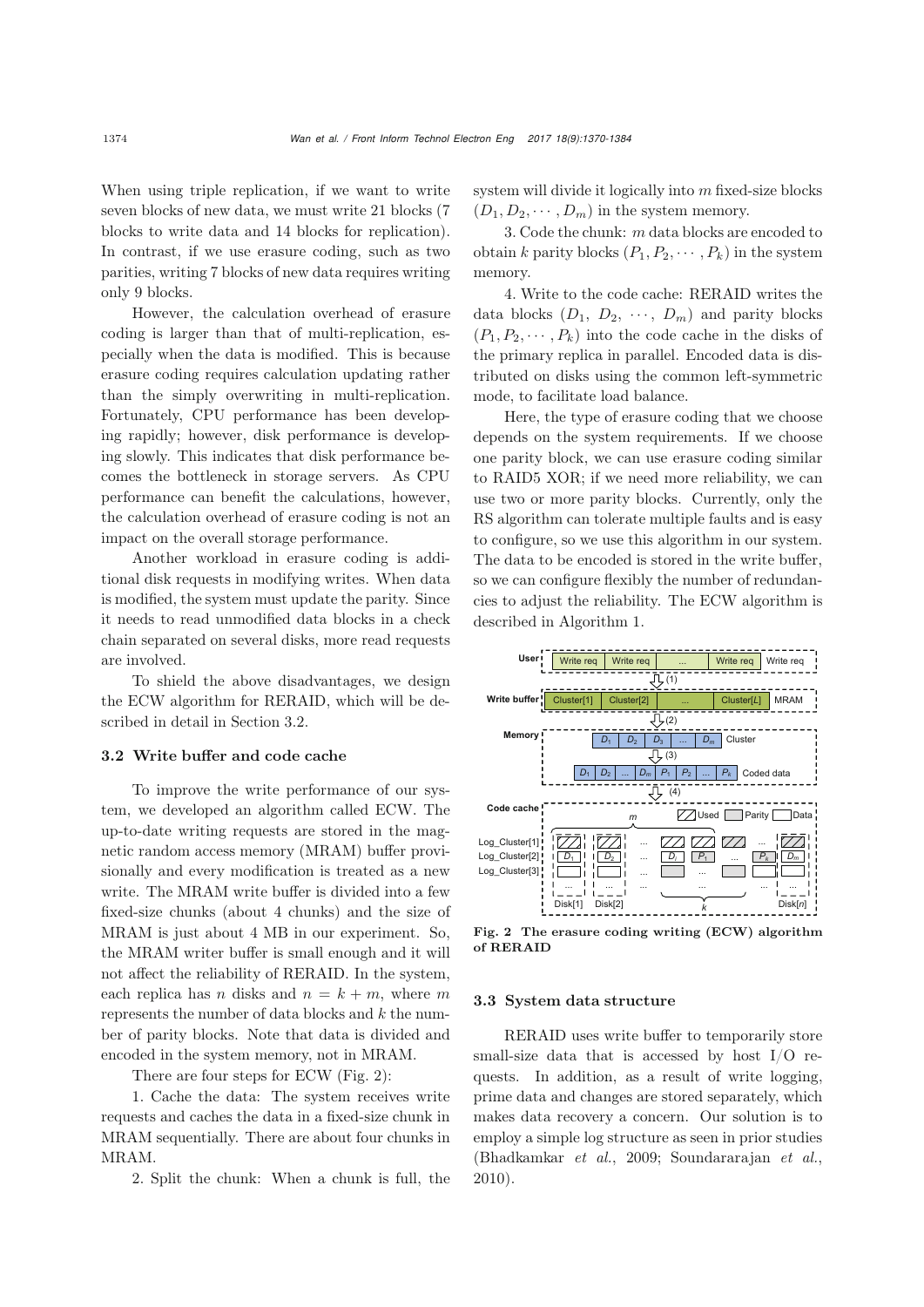Algorithm 1 Erasure coding writing algorithm for write operation of RERAID

- Input: Req, incoming request; *O*, offset (default value is 0);  $L_r$ , size of Req;  $p$ , pointer pointing to the available cluster in buffer; *L*c, available capacity of cluster *p*
- 1: while  $L_c < L_r$  do
- 2: Write data with size  $L_c$  of request to cluster  $p$
- 
- 3:  $O + = L_c$ <br>4:  $L_r = L_c$  $L_r - = L_c$

*//* Pointing to the next available cluster in buffer 5:  $p = p \rightarrow \text{next}$ <br>6:  $L_c = \text{available}$ 

- $L_c =$ available Length $(p)$ 
	- *//* Destaging processing
- 7: **if**  $p = \text{NULL}$  then<br>8: Calculate the rec
- Calculate the recently least visited cluster  $p$  using the LRU algorithm
- 9: Split cluster *p* into *m* chunks and calculate *k* parities using Reed-Solomon coding
- 10: Write the data into the log\_cluster list
- 11: end if
- <span id="page-5-0"></span>12: end while
- 13: Write data with a size of *L*<sup>r</sup> of request into cluster *p*

Since RERAID writes new data in the write buffer and code cache, the system must ensure that the reads are always of the up-to-date versions after a clean shutdown or a system crash. RERAID implements a persistent log\_table, which is updated whenever RERAID is reconfigured or a new map entry is added. To minimize the write cost, we do not maintain dirty data when flushing disks. After an unclean shutdown, all entries in the persistent map are marked as dirty and the I/O operations to these blocks are directed to RERAID.

The log<sub>table</sub> mentioned above is a structure that saves the RERAID metadata information. It is a concrete realization of the system that conserves disk space in a hash table. The hash table will remain in memory and will be written separately into the corresponding cluster in the code cache; thus, the submitted requests can safely remain in the code cache and do not lose the primary destination address. Since metadata is stored not only in the memory log\_table, but also separately in every cluster on the disks, the system can rebuild the log\_table to recover the updated data after a crash.

The log<sub>table</sub> in memory uses hashing search to provide an efficient block query service. It can quickly inform the system whether a block has been fetched into memory or not. Furthermore, using the memory based log table will reduce update costs. Since metadata is visited and updated frequently, avoiding metadata operations on disks will reduce I/O load and improve performance.

The log<sub>table</sub> of RERAID is shown in Fig. [3](#page-5-1) for a sequence of I/O requests accessing data blocks at addresses addr[1], addr[2],  $\cdots$ , addr[i], where  $i > 1$ is the sum of the number of requests in the cluster. To save space, we take 1 kb space from the cluster to construct a log\_table to record the location of each request. A logical block addressing (LBA) table indicates the location of each request block so that queries can be made easily. We define the data structure with an offset of 2 bytes, a length of 2 bytes, and an LBA of 6 bytes. In this arrangement, we are guaranteed to have enough space to point to the requested information's destination address. Each block's information is stored in one address. Some blocks may be very large and the others may be smaller because the size of the request is not defined. If there is enough space in the cluster, the next request will join this cluster. Otherwise, we will create a new cluster to write the request.



<span id="page-5-1"></span>Fig. 3 The log\_table of RERAID

When a system crash occurs, the system will search the log\_table to update the data. Then, we can retrieve the lost data from LBA. LBA will be updated when a new request arrives. Meanwhile, the recovered data can be written to all the replicas.

# 3.4 Flush disk

#### 3.4.1 Idea of flush disk

As mentioned in Section 3.1, we need to migrate data from the code cache in the primary replica to the data area of the primary replica and the second replica (or more if available). Also, we will write the data in MRAM to disks. Before that, we should merge the up-to-date data in MRAM with the data in the code cache (if they are related) and then write the merged data to the data area of all the replicas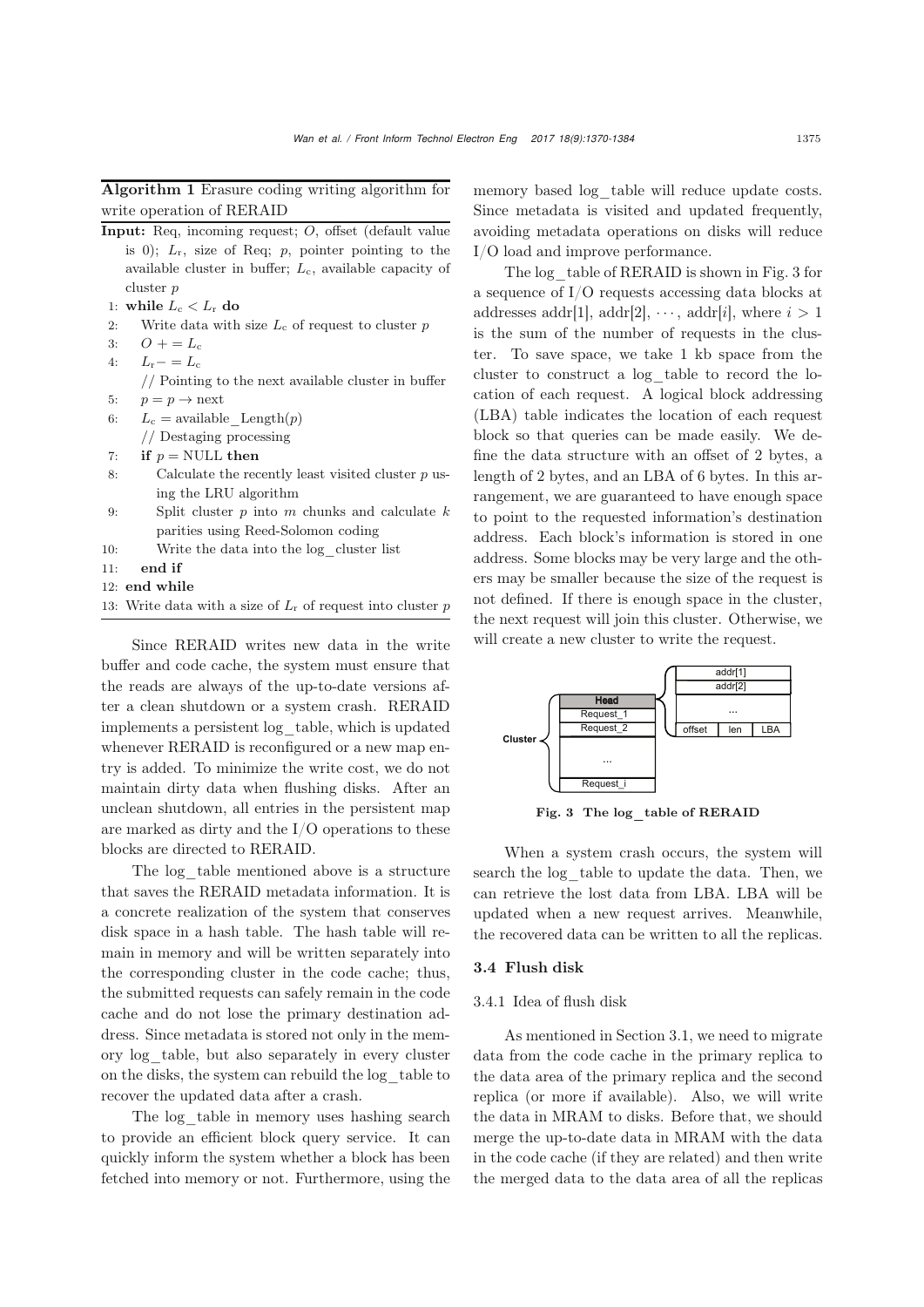in parallel. Then, we will delete the data in the code area and MRAM after we have completed the migration. We call this operation 'flush disk (destage)'. The principle of flush disk is described as follows:

1. Release all the code cache space. Once we wake up the second replica, we should flush all the data in the code cache as quickly as possible to all replicas, including the primary replica. After flushing the disks, we restore the sleep state for the nonprimary replicas.

2. Flush the disk for the best performance. The code cache is organized in the form of clusters, which are divided into small blocks. Data is written to all the replicas by the address. The written data in a cluster is dispersed in different locations; as a result, if we use the general algorithm, the writing will be inefficient. Thus, we should flush disks according to stripes in replicas. If we can decrease the number of writes, then the write performance will be better.

From the analysis above, we design a minimum correlation flush disk (MCFD) algorithm, which repackages the stripes in accordance with the correlation of the different clusters in the code cache. The idea of the flush disk is shown in Fig. [4.](#page-6-0)



<span id="page-6-0"></span>Fig. 4 The destaging process of RERAID

At first, we suppose that there are  $L$  clusters in the code cache. As shown in Fig. [4,](#page-6-0) the data is stored in log clusters 1 to  $L$ . If we construct the stripe in the flush disk, we can obtain data from correlative log clusters that have blocks belonging to the same stripe. Then, we can write the stripe to the replicas. Here, we suppose that both the log\_cluster and stripe have six blocks. Applying the write logging system, data can be logically arranged in one stripe of the replica, and stored in separated clusters in the code cache. To flush that stripe to disks, the system needs to read correlative log\_clusters to memory, restructure the whole data of the stripe, and write it to replicas.

## 3.4.2 MCFD algorithm

Before we discuss the process of the flush disk, we give the definition of correlation: Definition (Correlation) As part of the data in a log\_cluster in the code cache will be stored in a stripe in the data area of the disk, we say the stripe having some data of the log\_cluster is correlative with the log\_cluster and the correlation between them is 1.

For example, as shown in Fig. 4, log\_cluster 1 has blocks named 1, 2, 14, 5, 12, and 28, and blocks 1, 2, and 5 belong to stripe 1. In this case, we say that there is a correlation between log\_cluster 1 and stripe 1, and the value is 1; otherwise, the value of correlation is null. When the log\_cluster has been read into memory, we will change the available value of log\_cluster from 1 to 0.

To construct a stripe, the related log\_clusters should be loaded into memory first. A simple solution is to load every log\_cluster from the code cache into memory. However, since the code cache may be large, the memory requirement could be a challenge. So, we use a dynamic release solution to solve the problem. In our algorithm, allocated memory can store only part of the code cache. Every time MCFD memory has a free space, it locates the stripe with the lowest correlation, reads its correlative log\_clusters into memory, and constructs the stripe in memory. When log\_clusters related to the stripe are all read into memory, the constructed stripe will be written to replicas, and then the corresponding blocks of these log\_clusters in memory will be released. This process is repeated until every log\_cluster is disposed, which makes it possible to run MCFD with the minimal memory requirements, and MCFD is as efficient as fully loading the whole data in the code cache. The following describes an example of MCFD: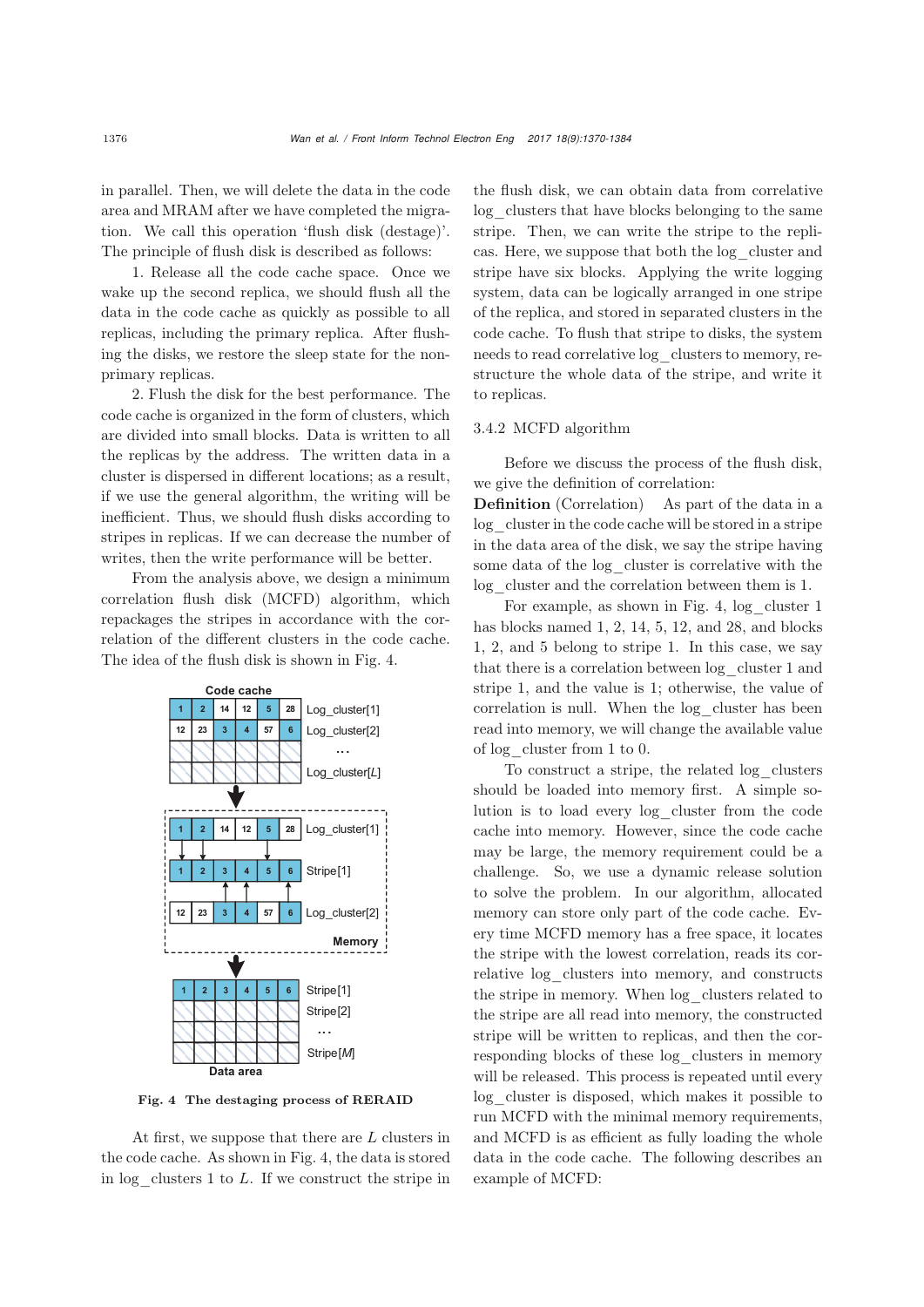1. Calculate the correlation table. To construct a stripe, we construct the correlation table among stripes and log\_clusters. We give the correlation table among clusters and stripes of this example in Table [1.](#page-7-0) The columns are stripes 1 to 8 and the rows are log\_clusters 1 to 7. The values in the last row show the number of correlated log clusters to each stripe.

2. Construct the first stripe with related clusters. From Table 1, we can see that stripe 8 has the lowest correlation to the log clusters. So, we choose stripe 8 and the correlated log\_cluster, log\_cluster 2. We read log\_cluster 2 into memory, construct stripe 8, and write it to all the replicas. After stripe 8 is flushed, the memory-cached data blocks related with stripe 8 in log cluster 2 will be freed, and the correlated value will be changed to null. This is the first step of flush disk. After these operations, we change the correlation table. We erase the column of stripe 8 and change the available value of log\_cluster 2 from 1 to 0, since we have read log\_cluster 2 into memory. When all the blocks' values of a log\_cluster are null (not 0), we will delete the log\_cluster. At the same time, the value of the last row will be changed to show the new correlation in total. The table is now smaller as shown in Table [2.](#page-7-1)

3. Choose the second stripe. After retrieving the first stripe and correlated log\_clusters, we check the correlation values. Now, we find that stripe 3 has the lowest correlation value. So, we choose stripe 3 and the correlation log\_cluster 5. Then we perform the same operations as stripe 8 and log cluster 2. Thus, we can erase the row of log cluster 2.

4. Obtain other stripes. Repeat steps 1–3. Then, we will obtain other stripes and flush them one by one.

It is possible that many log\_clusters and stripes may be visited, but each stripe is associated only with a few of the log clusters. As a result, many correlations between log\_clusters and stripes are null. To save storage space, a cross list storage technology that uses a sparse array is adopted.

# 3.4.3 Read and write when flushing disk

As we have already activated all the replicas when flushing disks, we can write and read them directly. In addition, we will write the data cached in MRAM (if available) to all the replicas, but some up-to-date data may still be in MRAM for a short

<span id="page-7-0"></span>Table 1 Correlation between log\_clusters 1–7 and stripes 1–8

| $Log\_cluster$ | Correlation |                |                |   |                 |                             |   |   |
|----------------|-------------|----------------|----------------|---|-----------------|-----------------------------|---|---|
|                | 1           | 2              | - 3            | 4 | $5\phantom{.0}$ | 6                           |   | 8 |
|                |             |                |                |   |                 |                             |   |   |
| $\overline{2}$ |             |                |                |   |                 |                             |   |   |
| 3              |             |                |                | 1 | 1               | 1                           |   |   |
| 4              |             |                |                |   |                 |                             |   |   |
| 5              |             |                |                |   |                 |                             |   |   |
| 6              |             |                |                |   |                 |                             |   |   |
| 7              |             |                |                |   |                 |                             |   |   |
| Sum            | 2           | $\overline{4}$ | $\overline{2}$ | 5 | $\overline{2}$  | $\mathcal{D}_{\mathcal{L}}$ | 3 |   |

<span id="page-7-1"></span>Table 2 New correlation between log clusters 1–7 and stripes 1–7

| $Log\_cluster$ |   | Correlation    |   |   |   |   |   |  |
|----------------|---|----------------|---|---|---|---|---|--|
|                | 1 | $\overline{2}$ | 3 | 4 | 5 | 6 |   |  |
|                |   |                |   |   |   |   |   |  |
| $\overline{2}$ |   |                | 0 |   |   |   |   |  |
| 3              |   |                |   |   |   |   |   |  |
| $\overline{4}$ |   |                |   |   |   |   |   |  |
| 5              |   |                |   |   |   |   |   |  |
| 6              |   |                |   |   |   |   |   |  |
|                |   |                |   |   |   |   |   |  |
| Sum            | 2 |                |   | 5 | 2 | 2 | 3 |  |

time, so we should take this scenario into account, even though its possibility of occurring is low. Given all that, here we describe read and write processes in detail when flushing disks:

1. Read. When a read request first goes to the MRAM, if a read miss occurs, the request will refer to the code cache; if this request misses in the code cache, it will be redirected to all the replicas in parallel to obtain the required data.

2. Write. When a write request comes, as the up-to-date data in MRAM will also be flushed to the disks, we can just store the write request in MRAM first and wait for the destage.

# 4 Prototype and implementation

# 4.1 Prototype system

Our prototype system runs on a Linux server (Fig. [5\)](#page-8-0). The module between the iSCSI-target module and multiple-device (MD) module is the RERAID module that we designed, and it is responsible for energy saving for the multi-mirror system. For simplicity, we use RAID10 as a two-mirror system to realize the RERAID system.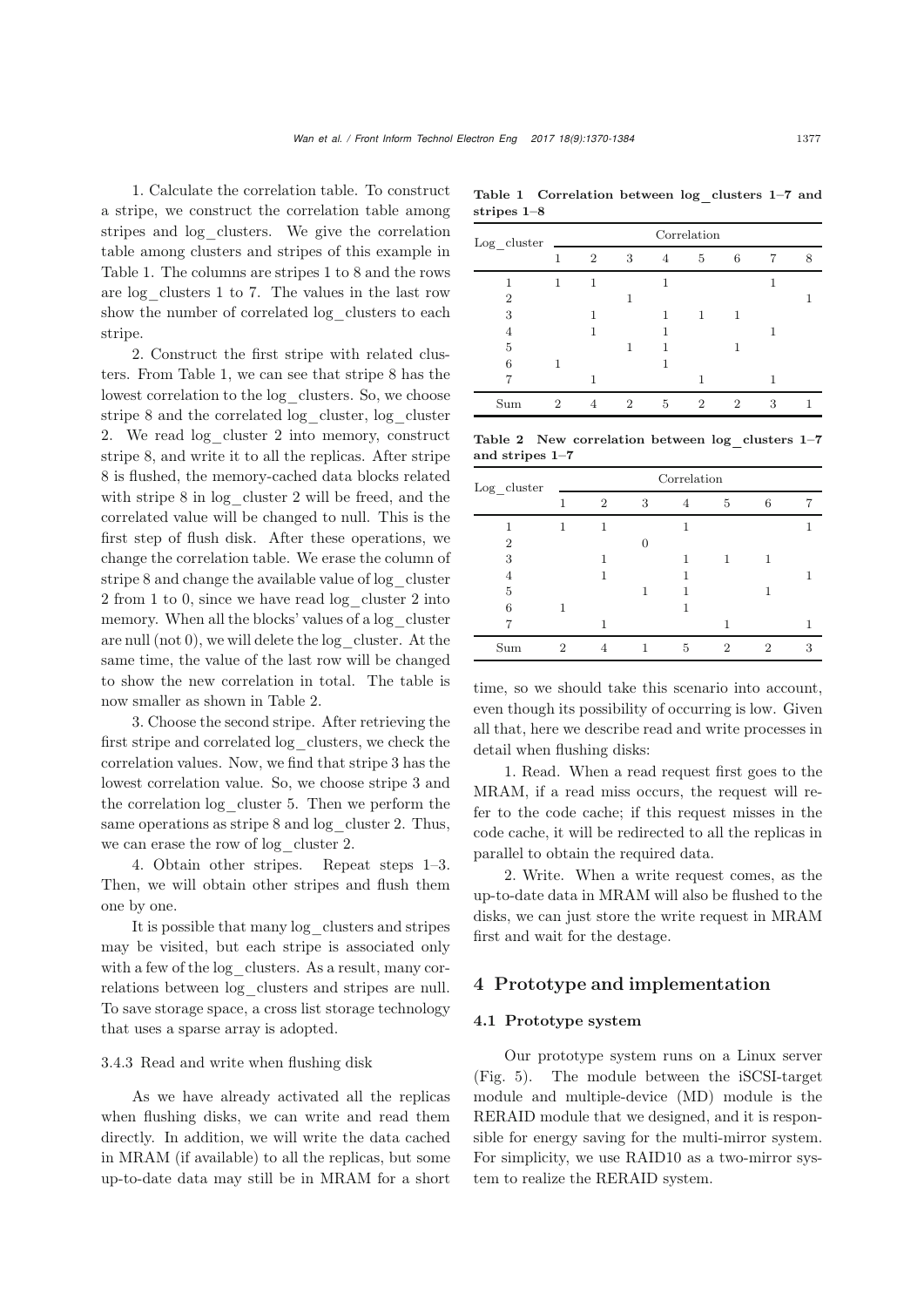

<span id="page-8-0"></span>Fig. 5 The prototype of RERAID

The iSCSI-target module is responsible for the transformation of iSCSI and the construction of the target. This module is made by the open source project, iSCSI Enterprise Target (version 0.4.17). The RERAID module keeps the primary replica active, takes part of the primary disks to make up a RAID array, and turns non-primary replicas into standby mode to save energy. When the second replica (or more if available) goes into standby mode, read requests of the mirror disks will be redirected to the matching primary replica, while write requests will be written to the code cache, which will wait until the other replicas switch to an active mode for writing. The MD module manages the disk array and realizes soft RAID with virtual block equipment.

As shown in Fig. [5,](#page-8-0) there are six modules in the RERAID module, which are the buffer management module, the flushing disk module, the erasure coding module, the energy management module, the code cache module, and the I/O redirector module. The buffer management module controls the write buffer, receives data, and writes data to the code cache. The erasure coding module is used to encode and decode data through the specific code. The code cache module is an important module which deals with all write requests and part of the read requests for the system. When the size of data in the code cache reaches a threshold, the flushing disk module will be invoked to move data with the MCFD algorithm. The energy management module is responsible for controlling the second replica group in standby mode or active mode. To ease the implementation, RERAID keeps the second replica group in standby mode until the code cache is almost full and we have to do the destage. When the destage is finished, RERAID will switch the second replica to standby mode. The I/O redirector module will

control the I/O requests to particular replica groups by judging the state of the replica groups.

#### 4.2 Hash table data structure

RERAID uses a hash table to maintain the relationship between the data in the code cache and the data disks (Fig. [6\)](#page-8-1). The main variables are explained below:

1. cluster id records the cluster index of each block.

2. clu\_offset records the block offset in the cluster. It can fix the position of the data in the cache through the cluster index and the block offset of the cluster for a convenient search.

3. Map is an optional unit of eight mappings. Each mapping records a 1-bit data that represents one sector in a block. When the value is 1, the mapping is valid and the data in the represented sector is up-to-date; if the value is 0, the mapping is invalid.



<span id="page-8-1"></span>Fig. 6 The data structure of the hash table

# 5 Reliability analysis

In this section, we will compare the reliability of RERAID with those of GRAID and RAID10. We use the Markov model to analyze the reliability of RERAID. We use the mean time to data loss (MTTDL) as the standard of comparison. At first, we assume temporarily that the failure probability of each disk is independent and obeys the index distribution to establish the model conveniently. We denote  $\mu$  as the repair rate and  $\lambda$  the failure rate. We suppose  $\lambda \ll \mu$  because the mean time between failures is much longer than the mean time to repair a disk. When a disk fails, a repair process is immediately initiated for data recovery.

According to the previous conclusions on the MTTDL of RAID10 (Xin *[et al.](#page-14-9)*, [2003](#page-14-9)), the MTTDL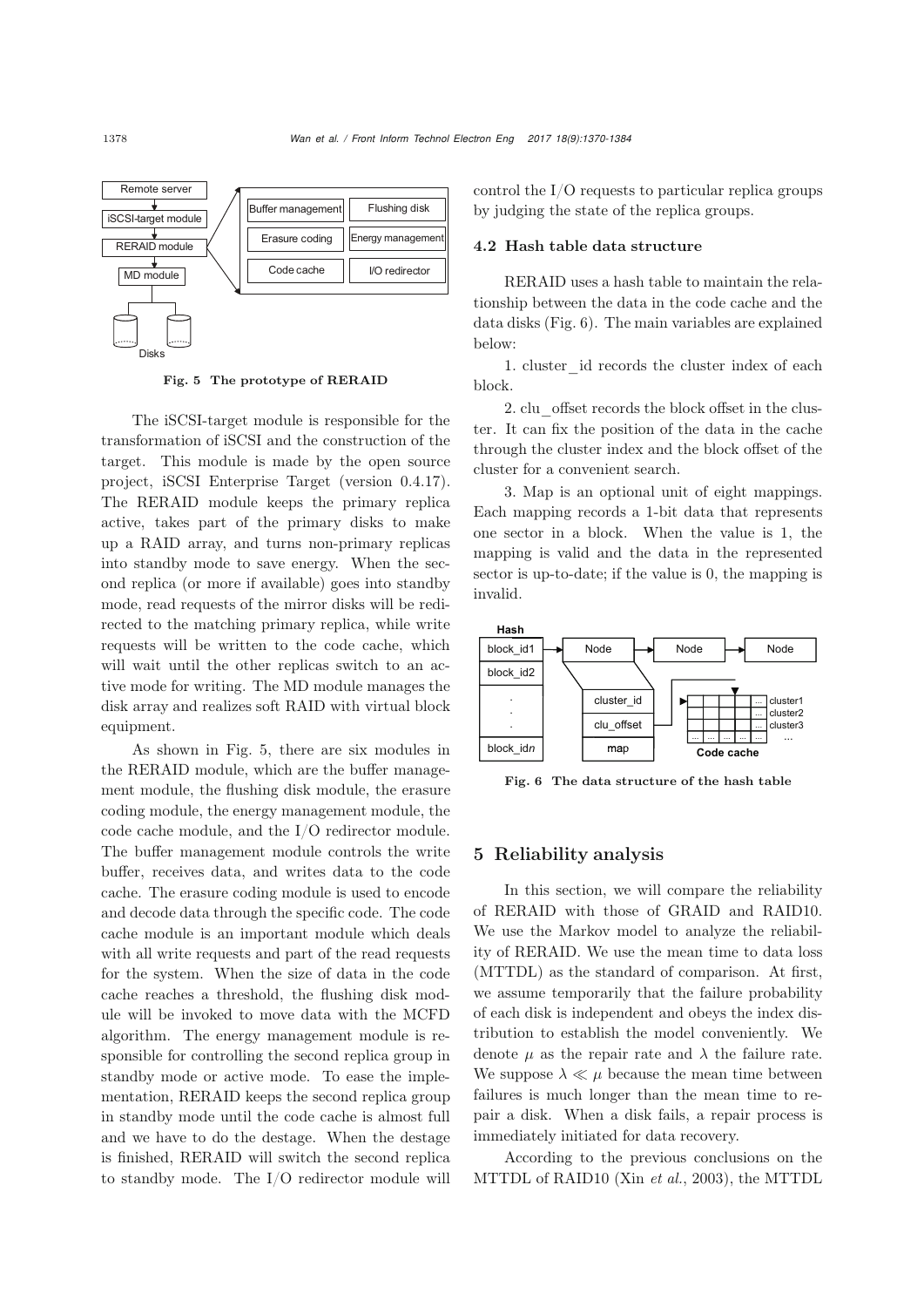of RAID10 consisting of eight disks is

$$
MTTDL_{\text{RAID10-8}} \approx \frac{19\lambda + 2\mu}{8\mu^2}, \tag{1}
$$

and the MTTDL of GRAID consisting of eight data disks and one dedicated log disk is (Mao *[et al.](#page-13-4)*, [2008\)](#page-13-4)

$$
MTTDL_{\text{GRAID-9}} \approx \frac{17\lambda + 2\mu}{10\mu^2}.
$$
 (2)

As for RERAID, we take two-disk failure tolerance erasure coding as an example. Fig. [7](#page-9-0) shows the simplified state transition probability diagram for a RERAID disk array consisting of four primary data disks and four mirrored data disks. State  $\langle 0 \rangle$  represents the normal state of the system when all eight disks are operational. In the normal state, four mirrored disks are spun down. It is reasonable to assume that, for simplicity of analysis, the spun down disks are not likely to fail or do not incur data loss even if they do fail. A failure of any of the four primary data disks would bring the disk array to state  $\langle 1 \rangle$ . A failure of a second disk would bring the array to state  $\langle 2 \rangle$ . Any third failure occurring while the array is in state  $\langle 2 \rangle$  will result in a data loss.



<span id="page-9-0"></span>Fig. 7 State transition probability diagram with average disk repair time (day) for a RERAID disk array consisting of four data disks and four mirrored disks

Repair transitions recover the array from state  $\langle 2 \rangle$  to state  $\langle 1 \rangle$  and then from state  $\langle 1 \rangle$  to state  $\langle 0 \rangle$ . The state changing rate is equal to the multiple of the number of disks that fail and the disk repair rate  $\mu$ .

The Kolmogorov system of differential equations describing the behavior of RERAID is

$$
\begin{cases}\n\frac{dp_0(t)}{dt} = -4\lambda p_0(t) + \mu p_1(t), \n\frac{dp_1(t)}{dt} = -(3\lambda + \mu)p_1(t) + 4\lambda p_1(t) + 2\mu p_2(t), \n\frac{dp_2(t)}{dt} = -(2\lambda + 2\mu)p_2(t) + 3\lambda p_1(t), \n\end{cases}
$$
\n(3)

where  $p_i(t)$   $(i = 1, 2)$  is the probability that the system is in state  $\langle i \rangle$  with the initial conditions  $p_0(0)$   $= 1$  and  $p_i(0) = 0$ . The Laplace transforms of these equations are

$$
\begin{cases}\nsp_0^*(s) - 1 = -4\lambda p_0^*(t) + \mu p_1^*(t), \\
sp_1^*(s) = -(3\lambda + \mu)p_1^*(t) + 4\lambda p_1^*(t) + 2\mu p_2^*(t), \\
sp_2^*(s) = -(2\lambda + 2\mu)p_2^*(t) + 3\lambda p_1^*(t).\n\end{cases} (4)
$$

Observing that the MTTDL of the array is given by (Xin *[et al.](#page-14-9)*, [2003\)](#page-14-9)

$$
MTTDL = \sum_{i} p_i^*(0),\tag{5}
$$

we solve the system of Laplace transforms for  $s = 0$ and use this result to compute the MTTDL of our system:

$$
MTTDLRERAID = \frac{13\lambda^2 + 5\lambda\mu + 4\mu^2}{12\lambda^2(\lambda + \mu)}.
$$
 (6)

Fig. [8](#page-9-1) shows MTTDL as a function of MTTR (mean time to repair) for RERAID, RAID10, and GRAID. The disk failure rate  $\lambda$  is assumed to be one failure every one hundred thousand hours, which is slightly less than one failure every eleven years. These values come from the failure rates observed by [Pinheiro](#page-13-22) *et al.* [\(2007\)](#page-13-22). MTTR is expressed in days and MTTDL in years. Fig. [8](#page-9-1) shows that MTTDL of RERAID is slightly better than those of RAID10 and GRAID. As the disk repair time increases, MTTDL of RERAID will be almost equal to those of RAID10 and GRAID. When the total number of disks increases, we can obtain similar results. As to ERAID, the recently up-to-date data will be lost, even if just one disk fails. Thus, compared with these architectures, our RERAID is more reliable.



<span id="page-9-1"></span>Fig. 8 Mean time to data loss achieved at different disk array levels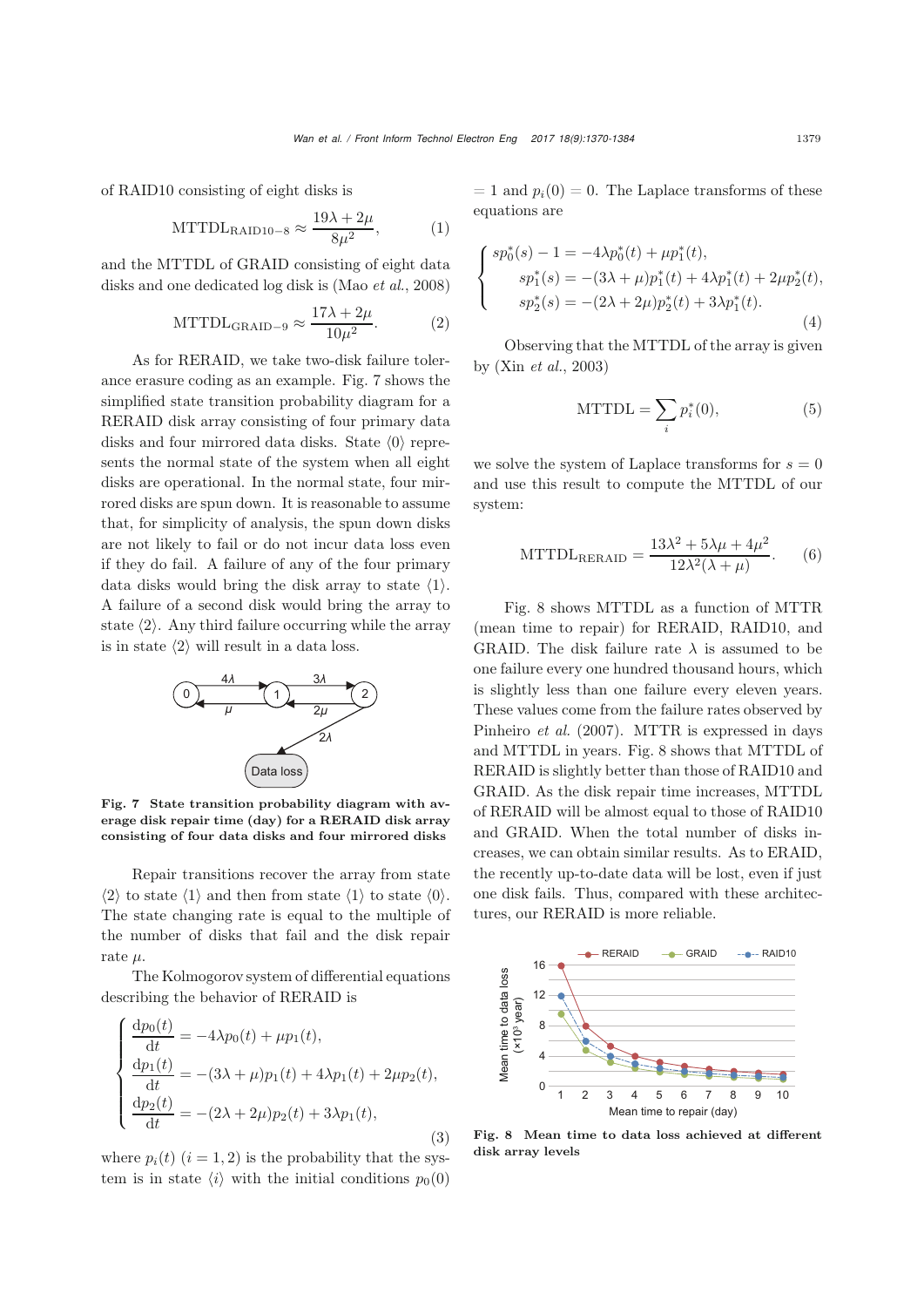# 6 Evaluation

#### 6.1 Experimental setup

In the experiments, we test the performance and energy consumption when  $k = 2$  in erasure coding, comparing RERAID with GRAID, RAID10, and ERAID. These four configurations, which are evaluated and compared in detail, are:

1. RERAID: We implement RERAID with four primary disks and four mirrored disks, like RAID10. Each primary disk of RERAID reserves 1 GB (or more) to perform as a code cache, using erasure coding and log technologies.

2. GRAID: We implement GRAID with four primary disks, four mirrored disks, and one log disk.

3. ERAID and RAID10: We implement RAID10 and ERAID with four primary disks and four mirrored disks.

When receiving requests under the energyefficient state, there is no operation regarding flushing the disk. There are four disks running in our system, five disks running in GRAID, eight disks running in RAID10, and four disks running in ERAID. When flushing the disk, all the disks will run. The performance evaluation is conducted on a platform of server-class hardware with an Intel<sup>®</sup> Xeon<sup>®</sup> 5110 1.60 GHz CPU and 2 GB DDR RAM. In the system, the disk module is a 500 GB hard disk with the Fedora Linux 8-i386 operating system and a 1000 Mb/s Ethernet card.

We use a portable wave analysis device (ZH-102) to test the energy consumption. The storage server, wave analysis device, and client framework are shown in Fig. [9.](#page-10-0) The AC to DC module converts alternating current to direct current, and from this



<span id="page-10-0"></span>Fig. 9 The experimental pro of RERAID

module, we can obtain 5 and 12 V power supplies for the disks. Two lines connect the wave analysis device with the 5 V line and 12 V line, separately. When testing, through the Ethernet, the wave analysis device sends data acquired from the 5 and 12 V lines to a client. The client records the current value every second. Thus, we can calculate the change of power consumption.

We use four '.spc' traces as load to evaluate the performance and energy consumption. They are Rsrch, Web, Mds, and User, collected from enterprise servers at Microsoft Research Cambridge (Table [3\)](#page-10-1). On the client, we use the trace tool btreplay to replay the trace. Through the replay, the request in the trace is sent to RERAID in the form of iSCSI request.

<span id="page-10-1"></span>Table 3 Features of traces

| Trace         | Write<br>ratio | <b>IOPS</b> | ARS<br>(KB) | Source                |
|---------------|----------------|-------------|-------------|-----------------------|
| User          | 59%            | 83.87       | 22.66       | User home directories |
| Web           | 70\%           | 50.32       | 14.99       | Web SQL server        |
| Mds           | 88%            | 18.41       | 9.19        | Media server          |
| <b>R</b> srch | 91%            | 21.17       | 8.93        | Research projects     |

IOPS: input/output operations per second; ARS: average required size

#### 6.2 Energy conservation

For our RERAID, there are two modes: highpower mode and low-power mode. In low-power mode, half of all the disks are spun down to conserve energy and code caches are used for logging; we refer to this period as the logging period. In high-power mode, all disks are active and the data in the code cache is destaged to corresponding disks; we refer to this period as the destaging period. As shown in Fig. [10a](#page-11-0), under our four traces, the logging period and destaging period are interleaved and the duration of the destaging period is far shorter than that of the logging period. We show the number of destagings and the destaging period ratio when the code cache is 1 GB in Table [4.](#page-11-1) We have run the entire period but the rest looks the same, so we give only a 60-h picture here.

Fig. [10b](#page-11-0) shows the observed power consumption distributions of web workloads. First, RERAID consumes less energy than GRAID and RAID10. RAID10 will never spin down partial disks for energy conservation and GRAID uses an extra disk for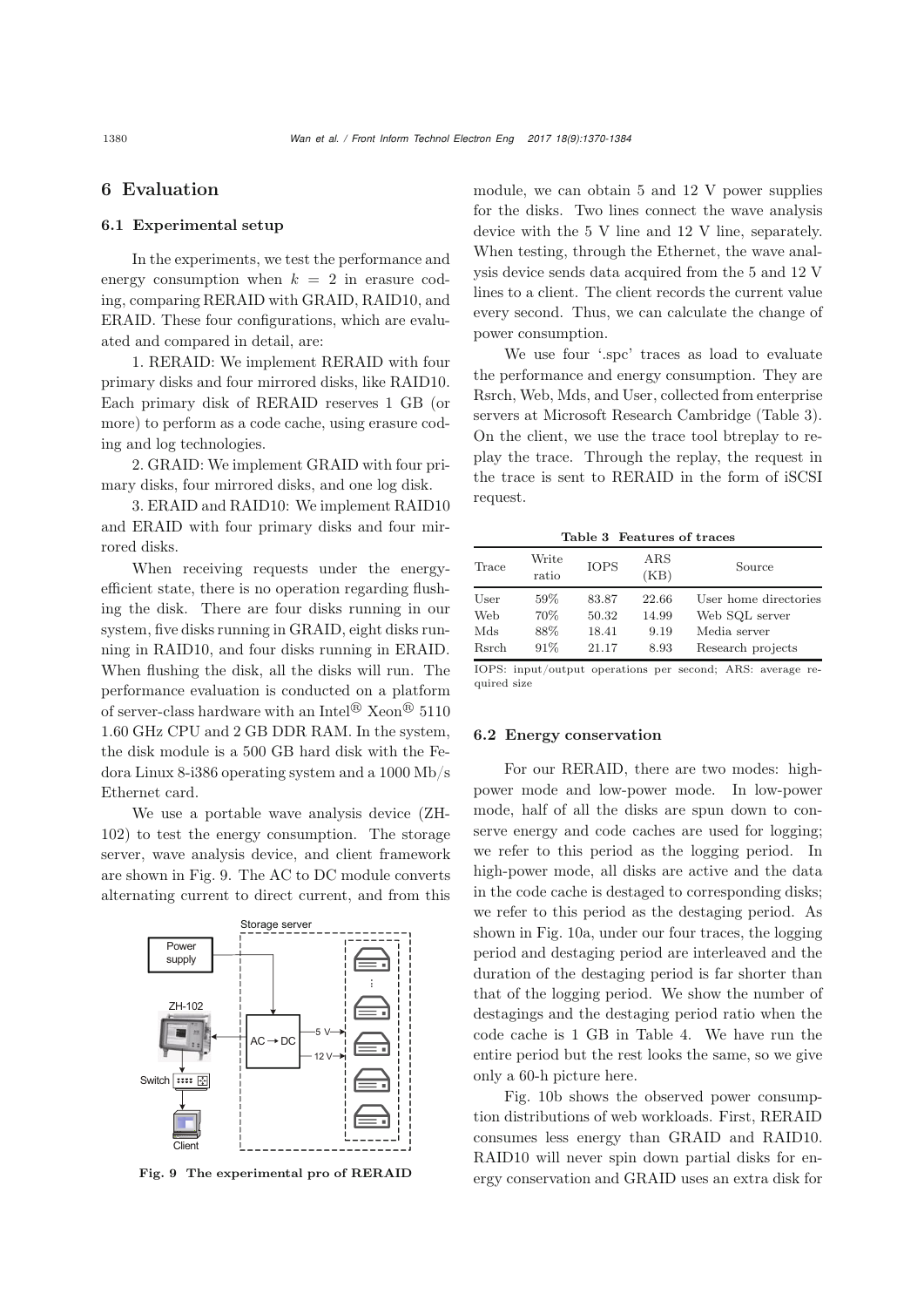

<span id="page-11-0"></span>Fig. 10 Observed power consumption characteristics of RERAID: (a) alternated logging period and destaging period under different traces; (b) observed power consumption of web workload

<span id="page-11-1"></span>Table 4 Destage of RERAID

| Trace | Number of destagings | Ratio of time<br>spent in destaging |
|-------|----------------------|-------------------------------------|
| Web   | 13                   | $6.36\%$                            |
| User  | 11                   | 4.65%                               |
| Mds   | 11                   | 3.57%                               |
| Rsrch |                      | 2.19%                               |

logging, so GRAID and RAID10 will consume more energy than RERAID in either the destaging period or the logging period. Second, we find that the time spent on destaging is relatively short, so it will not obviously impair the total performance.

We use the four workloads to compare RERAID, GRAID, and RAID10 (Fig. [11\)](#page-11-2). First, we can see that RERAID has the best energy conservation. Compared with RAID10, RERAID saves 44.4% energy. This is because RERAID spins down partial disks for energy conservaiton in the logging period, but RAID10 keeps all disks active in both the desating period and the logging period. Compared with GRAID, RERAID saves 16.7%, as GRAID activates one more disk compared with RERAID. In addition, we find that the saved energy ratios are similar under various traces, and this is because most of time, partial disks are spun down. As shown in Table [4,](#page-11-1) the time spent in the destaging period is less than 6.36%.



<span id="page-11-2"></span>Fig. 11 Total energy consumption under different traces

#### 6.3 Overall performance

Fig. [12](#page-11-3) compares the average response time of RERAID with those of GRAID, ERAID, and RAID10 using the four traces. First, RERAID performs better than the others under Web, Mds, and Rsrch, because RERAID exploits the ECW algorithm and code cache area to improve write performance, and Web, Mds, and Rsrch are write-intensive workloads (Table [3\)](#page-10-1). For the trace User, where the read ratio is the highest, the performance of RERAID is the worst. We know that there is a log disk in GRAID and ERAID and they write to the log disk and the primary disk group synchronously, but RERAID writes only to the code cache (log area). Second, we can see that RAID10 performs best, because it opens eight disks and provides good parallelizing reads and writes.



<span id="page-11-3"></span>Fig. 12 Total average response time of different traces

#### 6.4 Effect of erasure coding write

Fig. [13](#page-12-0) shows the response time under different traces for read and write. As shown, RERAID has the worst read average response time and the best write average response time, compared with GRAID, ERAID, and RAID10. This is because writing to code cache sequentially is faster than writing to the data disk randomly, but reading from the code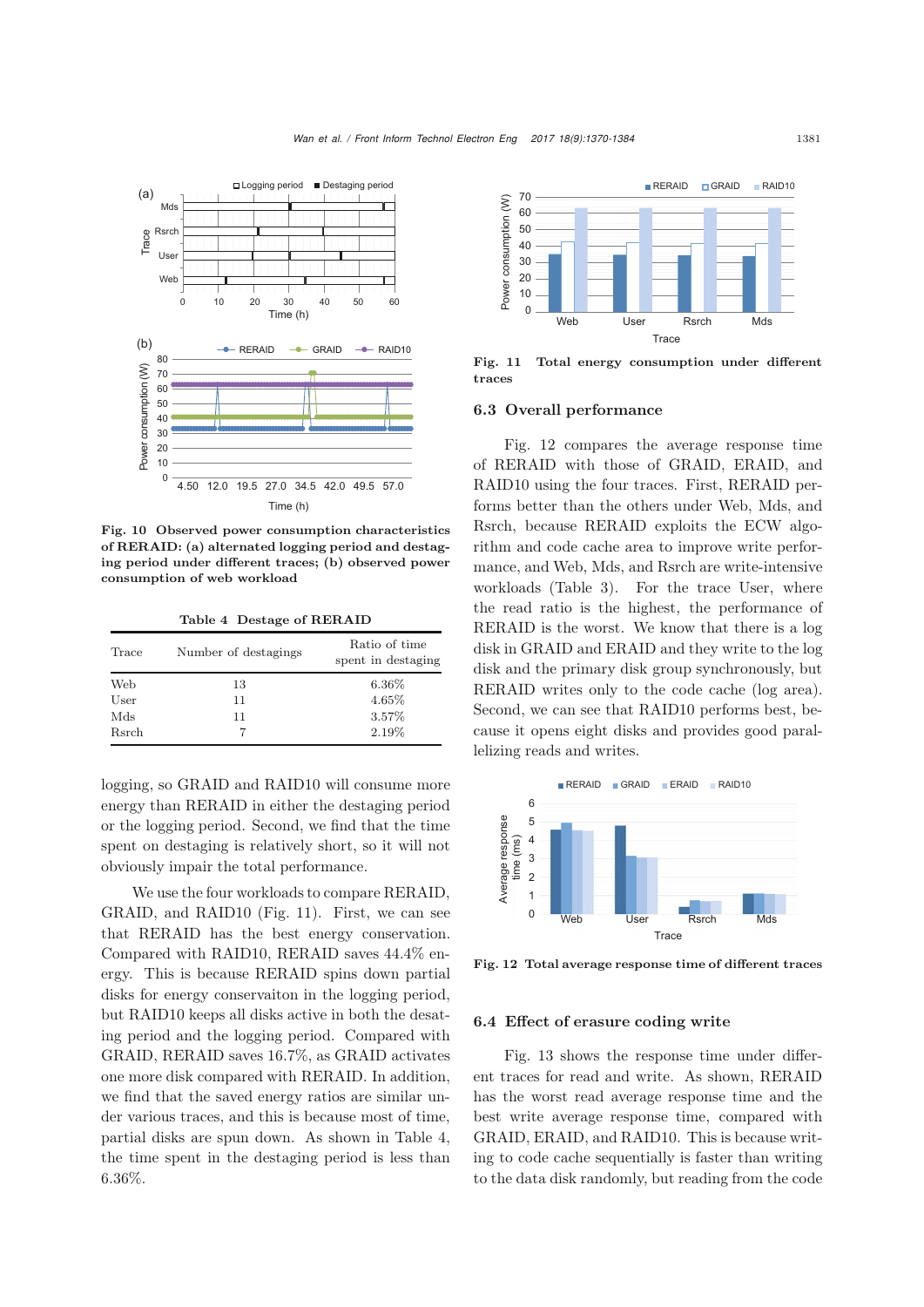

<span id="page-12-0"></span>Fig. 13 Average response time under different traces for read (a) and write (b)

cache (logging area) is slower than reading from the disk.

In Fig. [13a](#page-12-0), for trace User, the read average response time of RERAID is about twice as long as that of any of the others. The reason is that trace User has the highest read request ratio, 41% (Table [3\)](#page-10-1), and the speed of reading from the code cache is slower than that of reading from the data disk.

In Fig. [13b](#page-12-0), RERAID outperforms other systems under various traces. Our erasure coding write combined with the ECW algorithm can optimize small-size writes into large-size writes, which can reduce the number of disk I/O operations to improve write performance.

In conclusion, our RERAID system deals with write requests well, but struggles with read requests.

### 6.5 Effect of code cache size

We test the effects of code cache size on performance in this section. We set the size of code cache to 1, 2, 4, and 8 GB (Fig. [14\)](#page-12-1).

In Fig. [14a](#page-12-1), as the code cache size increases, the overall performance increases slightly. This is because when flushing the disk, the performance decreases. So, when we increase the code cache size, we should decease the destage number for a better performance.



<span id="page-12-1"></span>Fig. 14 The effects of code cache size on performance (a) and on the destaging period ratio (b)

In Fig. [14b](#page-12-1), the destaging period ratio is defined as the proportion of the destage time to the total time. Fig. [14b](#page-12-1) shows that changing the logging space alone will not influence the destaging interval ratio. The reason is that increasing cache size will prolong both the logging and destaging periods, and thus the ratio will not change.

Thus, we can conclude that destage has only a small effect on the performance.

# 7 Conclusions

In this paper, we developed a high-reliability and energy-efficient storage system named RERAID. It has multiple replicas to provide power proportionally for general reads and writes. It saves energy by spinning down the replica groups without migrating data or imposing extra requirements. Its code cache comprises part of the free space in the primary disk group and uses erasure coding to ensure the reliability of the data. The code cache is also used as a log to receive write requests and can merge many random small writes into a few large writes to improve the write performance when combined with the ECW algorithm. At the same time, it provides a flush disk mechanism to accelerate the flush and permit the operator to choose the right time to flush.

By implementing the system and experiments with real system traces, our results show that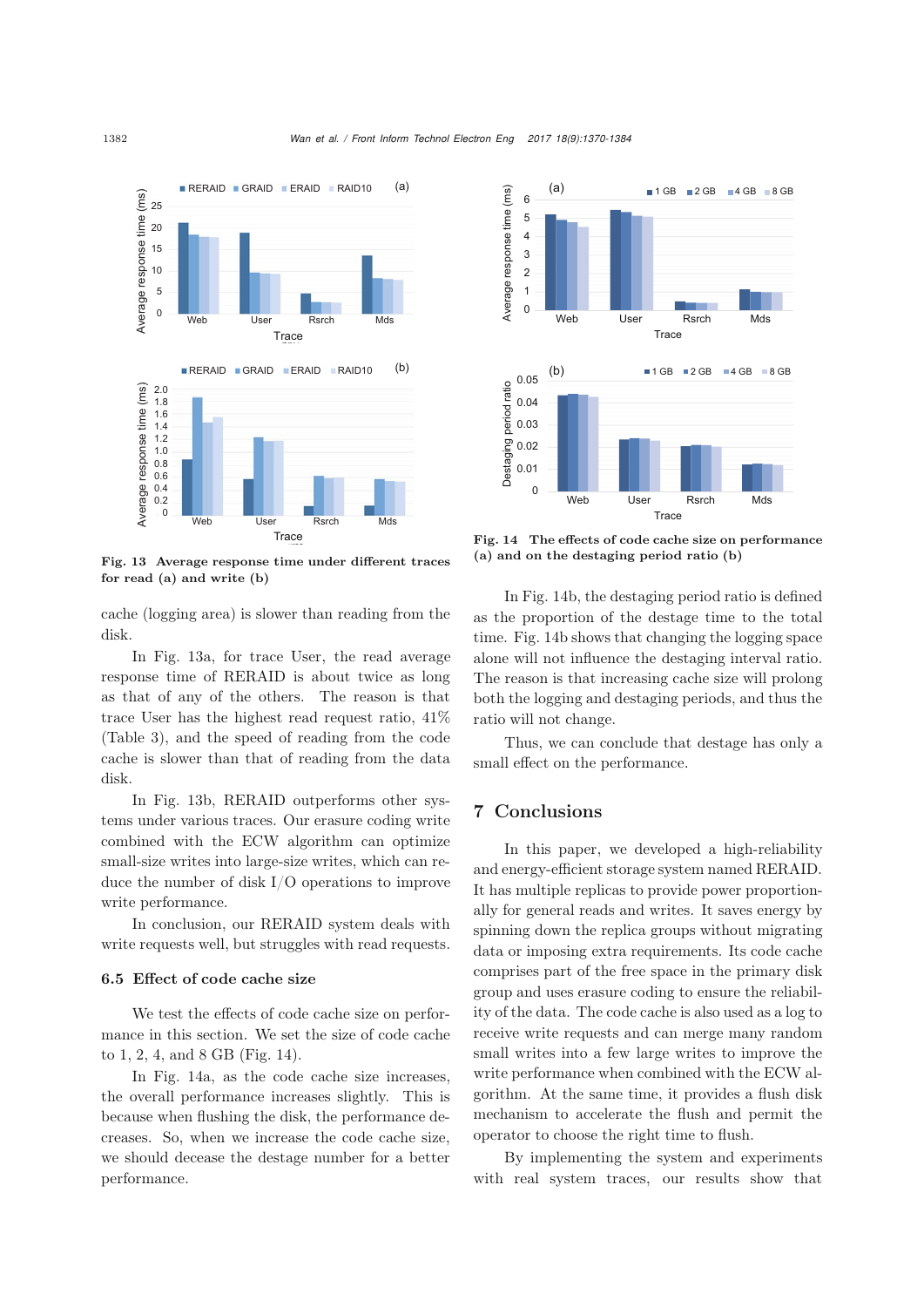RERAID is effective in improving performance and saving energy without reducing the reliability. The results show that the performance of RERAID is better than those of others presented in this paper, especially when the write ratio in request is more than 80%. When the request is all composed of write requests, RERAID could improve significantly the write performance by 69.1% compared to other energy-saving solutions (e.g., GRAID, ERAID). In addition, it reduces the energy consumption by 44.4% compared to RAID10, and 16.7% compared to GRAID.

There is still much work to do, mainly in two directions. First, we will study how to apply RERAID in distributed storage environments. Second, we can implement the erasure coding with a higher tolerance to failures. The purpose is to find out which combination is the best for performance, energy efficiency, and reliability.

In conclusion, we believe that RERAID is an attractive disk array design and RERAID offers high performance, while achieving significant energysaving performance.

### References

- <span id="page-13-7"></span>Amazon, 2007. Amazon S3: Object Storage Built to Store and Retrieve Any Amount of Data from Anywhere. http://aws.amazon.com/s3/
- <span id="page-13-2"></span>Amur, H., Cipar, J., Gupta, V., *et al.*, 2010. Robust and flexible power-proportional storage. Proc. 1st ACM Symp. on Cloud Computing, p.217-228. https://doi.org/10.1145/1807128.1807164
- <span id="page-13-20"></span>Bhadkamkar, M., Guerra, J., Useche, L., *et al.*, 2009. BORG: Block-reORGanization for self-optimizing storage systems. Proc. Usenix Conf. on File and Storage Technologies, p.183-196.
- <span id="page-13-9"></span>Blaum, M., Brady, J., Bruck, J., *et al.*, 1994. EVENODD: an optimal scheme for tolerating double disk failures in RAID architectures. Proc. 21st Int. Symp. on Computer Architecture, p.245-254. https://doi.org/10.1109/isca.1994.288145
- <span id="page-13-6"></span>Borthaku, D., 2010. What is Apache Hadoop? [http://](http://hadoop.apache.org/) [hadoop.apache.org/](http://hadoop.apache.org/)
- <span id="page-13-18"></span>Chen, Y., Hsu, W., Young, H., 2000. Logging RAID an approach to fast, reliable, and low-cost disk arrays. Euro-Par, p.1302-1312. https://doi.org/10.1007/3-540-44520-x\_182
- <span id="page-13-13"></span>Colarelli, D., Grunwald, D., 2002. Massive arrays of idle disks for storage archives. Proc. ACM/IEEE Conf. on Supercomputing, p.1-11.

https://doi.org/10.1109/sc.2002.10058

<span id="page-13-10"></span>Corbett, P., English, B., Goel, A., *et al.*, 2004. Row-diagonal parity for double disk failure correction. Proc. 3rd USENIX Conf. on File and Storage Technologies, p.1- 14.

- <span id="page-13-0"></span>Department of Energy, 2012. NETL shares computing speed, efficiency to tackle barriers. *Fossil Energy Today*,  $1(6):1-3.$
- <span id="page-13-8"></span>EMC, 2008. ATMOS: Big. Smart. Elastic. [http://www.emc.](http://www.emc.com/storage/atmos/atmos.htm) [com/storage/atmos/atmos.htm](http://www.emc.com/storage/atmos/atmos.htm)
- <span id="page-13-1"></span>Eom, H., Hollingsworth, J.K., 2000. Speed vs. accuracy in simulation for I/O-intensive applications. Proc. 14th Int. Parallel and Distributed Processing Symp., p.315- 322. https://doi.org/10.1109/ipdps.2000.846001
- <span id="page-13-5"></span>Ghemawat, S., Gobioff, H., Leung, S., 2003. The Google File System. Proc. 19th ACM Symp. on Operating Systems Principles, p.29-43. https://doi.org/10.1145/945445.945450
- <span id="page-13-19"></span>Hu, Y., Yang, Q., 1996. DCD—disk caching disk: a new approach for boosting I/O performance. *ACM SIGARCH Comput. Archit. News*, 24(2):169-178. https://doi.org/10.1145/232974.232991
- <span id="page-13-3"></span>Li, D., Wang, J., 2004. EERAID: energy-efficient redundant and inexpensive disk array. Proc. 11th ACM SIGOPS European Workshop, p.29. https://doi.org/10.1145/1133572.1133577
- <span id="page-13-15"></span>Li, D., Wang, J., 2006. eRAID: a queuing model based energy saving policy. Proc. IEEE Int. Symp. on Modeling, Analysis, and Simulation of Computer and Telecommunication Systems, p.77-86. https://doi.org/10.1109/mascots.2006.23
- <span id="page-13-16"></span>Lu, L., Varman, P.J., Wang, J., 2007. DiskGroup: energy efficient disk layout for RAID1 systems. Proc. Int. Conf. on Networking, Architecture, and Storage, p.233- 242. https://doi.org/10.1109/nas.2007.21
- <span id="page-13-4"></span>Mao, B., Feng, D., Jiang, H., *et al.*, 2008. GRAID: a green RAID storage architecture with improved energy efficiency and reliability. Proc. IEEE Int. Symp. on Modeling, Analysis, and Simulation of Computer and Telecommunication Systems, p.113-120. https://doi.org/10.1109/mascot.2008.4770574
- <span id="page-13-17"></span>Menon, J., 1995. A performanee comparison of RAID-5 and log-struetured arrays. Proc. 4th IEEE In. Symp. on High Performance Distributed Computing, p.167-178. https://doi.org/10.1109/hpdc.1995.518707
- <span id="page-13-12"></span>Patterson, D.A., Gibson, G., Katz, R.H., 1988. A case for redundant arrays of inexpensive disks (RAID). Proc. ACM SIGMOD Int. Conf. on Management of Data, p.109-116. https://doi.org/10.1145/971701.50214
- <span id="page-13-11"></span>Plank, J.S., Xu, L.H., 2006. Optimizing Cauchy Reed-Solomon codes for fault-tolerant storage applications. Proc. 5th Int. Symp. on Network Computing and Applications, p.173-180. https://doi.org/10.1109/nca.2006.43
- <span id="page-13-14"></span>Pinheiro, E., Bianchini, R., 2004. Energy conservation techniques for disk array-based servers. Proc. 18th Annual Int. Conf. on Supercomputing, p.68-78. https://doi.org/10.1145/1006209.1006220
- <span id="page-13-22"></span>Pinheiro, E., Weber, W.D., Barroso, L.A., 2007. Failure trends in a large disk drive population. Proc. 5th USENIX Conf. on File and Storage Technologies, p.17- 28.
- <span id="page-13-21"></span>Soundararajan, G., Prabhakaran, V., Balakrishnan, M., *et al.*, 2010. Extending SSD lifetimes with disk-based write caches. Proc. 8th USENIX Conf. on File and Storage Technologies, p.101-114.